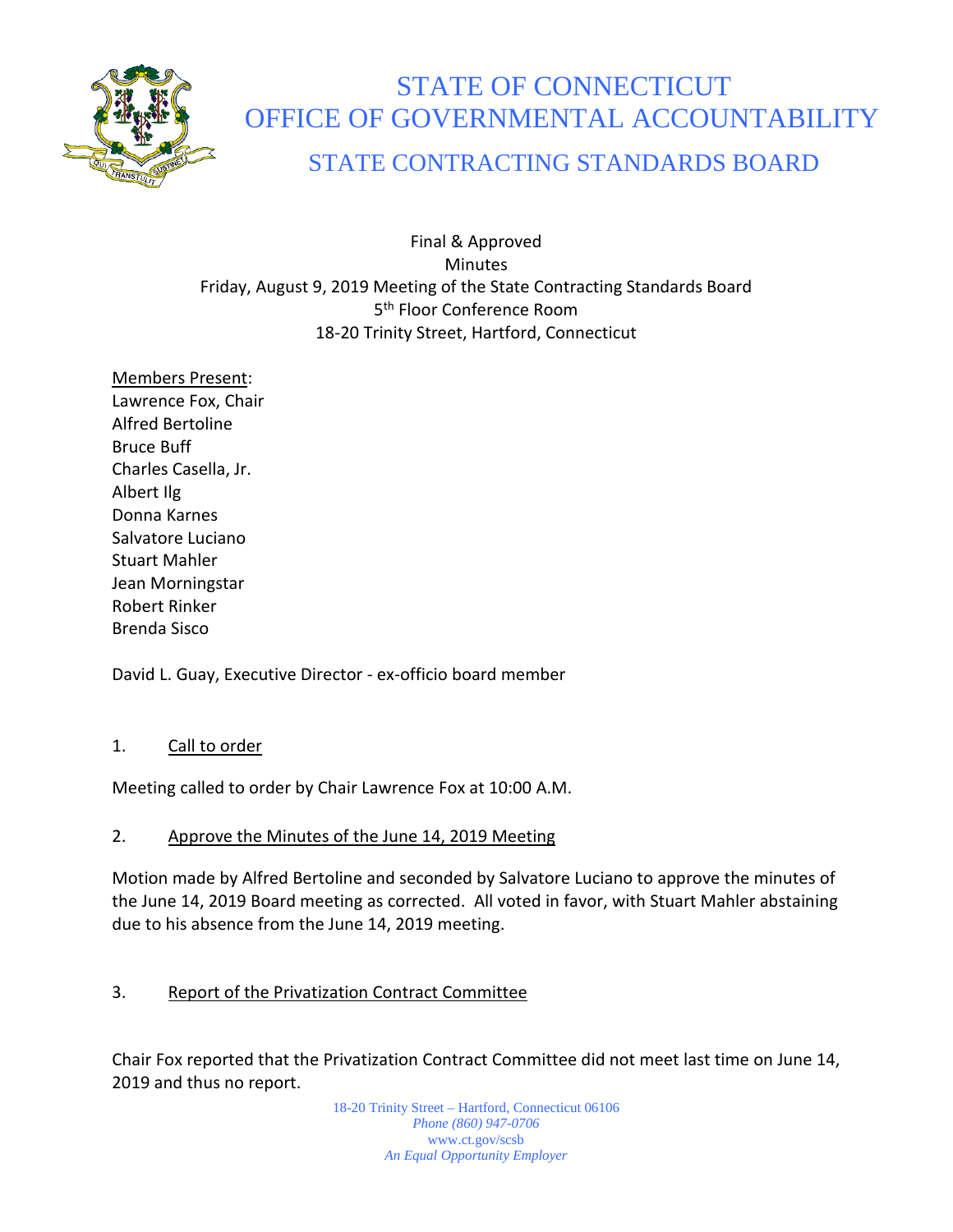# 4. Report from the Sec. 4e-36 Contested Solicitations and Awards Subcommittee

Chair Rinker reported that during the last month a Michael Lawlor of Manchester submitted a Freedom of Information request to Executive Director Guay concerning CRDA and Dillon Stadium, which were two contests heard by the Contested Solicitations and Awards Subcommittee.

Chair Rinker, at the request of Mr. Lawlor, read the following into the record.

*I picked up the CD on Friday afternoon. The information you provided is above and beyond what I expected. Thank you for your assistance.*

*Taking a look at the State Contracting Standard Board minutes, there appears to be a public comment period at each meeting. Can the following statement be read on my behalf at the next meeting (I do not think I can make the meeting):*

*On July 22, 2019 I contacted Mr. Guay of the State Contracting Standard Board with a Freedom of Information request pertaining to challenges and associated documentation made to this agency. Mr. Guay was incredibly responsive, and completed my FOIA request beyond what I was anticipating within a couple of days. In my professional work (environmental engineer performing due diligence assessments) I have to frequently submit FOIA requests, and I wish more local and State entities were as responsive as Mr. Guay and the State Contracting Standard Board.*

## 5. Work Group Reports

# a. Report from Audit Work Group

Executive Director Guay reported for the absent Thomas Ahneman. The Audit Work Group did not meet in June and July and expects to pick back up in September in order to complete the 2019 audits.

## 6. Preliminary Report of 2019 Legislation affecting the Board

Chair Fox asked Alfred Bertoline to make a preliminary report. Mr. Bertoline reported that his task group will be meeting immediately following the Board meeting. Mr. Bertoline indicated that it appears there are four key items, all great opportunities for the Board's participation and input.

- Posting of waiver requests on the contracting portal
- Three year contracting plans by agencies, identifying noncompetitive bid contracts
- Agencies audited by the State Contracting Standards Board now have a Statutory comment period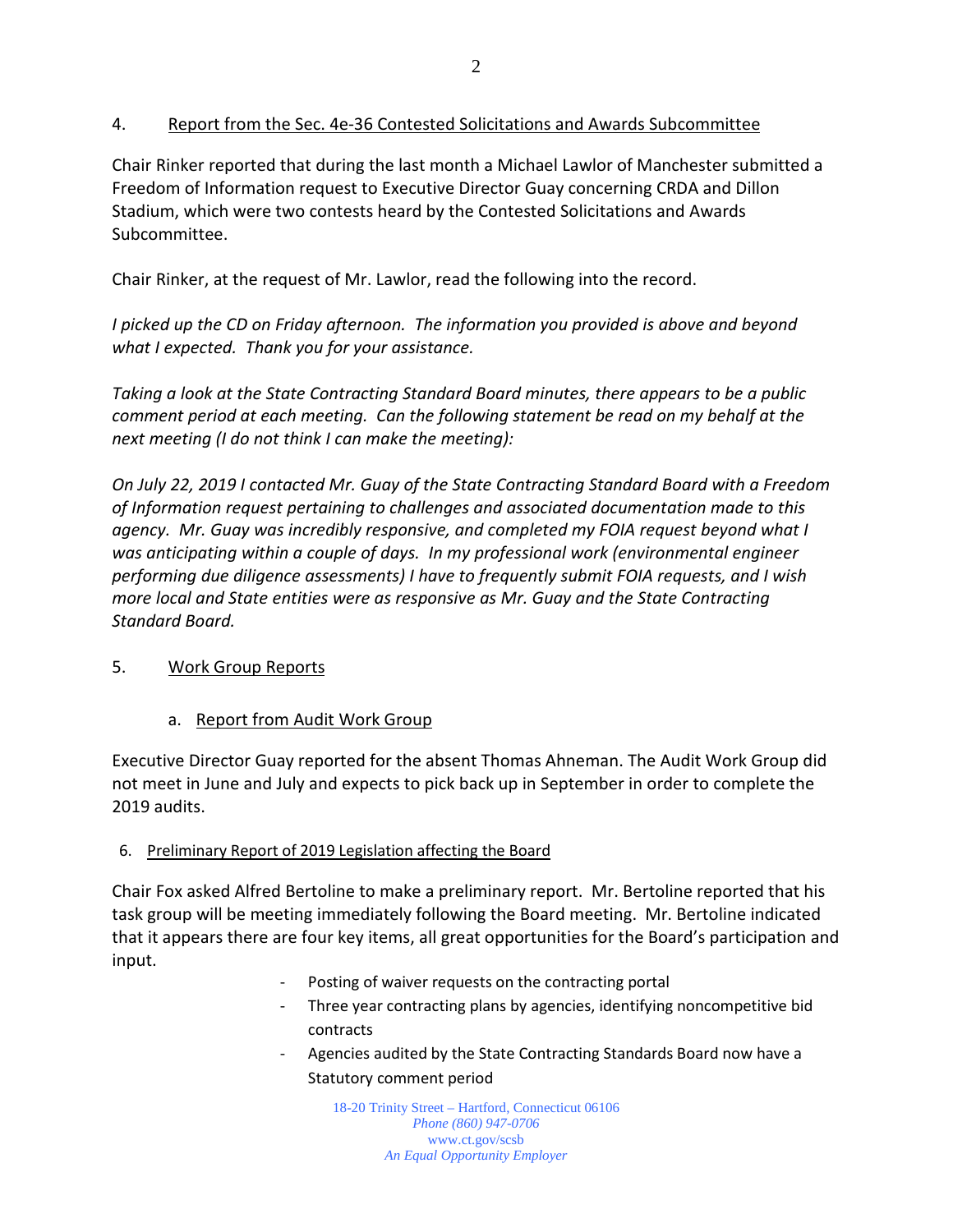- Two members of the Board must now be certified in procurement

#### 7. Review Department of Education MOU Submission

Chair Fox turned to Bruce Buff to lead the discussion on the Contracting and Procedures Training Manual provided by the Connecticut State Department of Education (CSDE). Mr. Buff reported that yesterday (August 8, 2019) we had an extremely constructive meeting with CSDE Chief Financial Officer, Kathy Demsey, Roger Persson, CSDE Chief of Fiscal/Administrative Services, and Jessa Myrtle, CSDE Director of Legal Affairs. Mr. Buff stated that the manual reviewed is important especially due to the lack of sufficient staff. According to Mr. Buff the manual focuses on processes and procedures and yesterday's discussion focused on those topics. Ms. Demsey was receptive to suggestions, clarifications and modifications, and agreed to get a revised draft to the Board within a few weeks.

Mr. Buff noted that the CSDE personnel performing procurement are not procurement professionals, which presents the Board with an opportunity to encourage other agencies to produce and use a manual like the one currently being produced by CSDE.

Robert Rinker offered that one of the topics previously raised before the State Contracting Standards Board; payments to the Regional Education Service Centers (RESCs) was also discussed and explored in yesterday's meetings with Kathy Demsey and her staff. Mr. Rinker further noted that a great deal of the expenditures by CSDE is set by Statute as to who the funds go to. Another interesting discussion, according to Mr. Rinker had to do with CSDE contracting with the University of Connecticut (UConn). When CSDE contracts with UConn the University adds on 70% for the cost of fringe benefits.

Salvatore Luciano questioned the use of master contracts by CSDE. Mr. Buff responded that we had a discussion on that matter and that pricing from a vendor on a master contract is the pricing that everyone gets. Board members suggested that CSDE select three or four vendors off that contract. The terms and conditions are already negotiated. Then select specific pricing for the service required.

Stuart Mahler raised the issue of the funds recovery from the Pita matter. Mr. Rinker responded that the issue was raised with CSDE. The forensic auditors have completed their audit and CSDE believes it needs to recover almost a million dollars, and the Office of the Attorney General is involved. Mr. Bertoline asked if we had seen the report from the forensic auditors. Executive Director Guay volunteered to ask CSDE for a copy.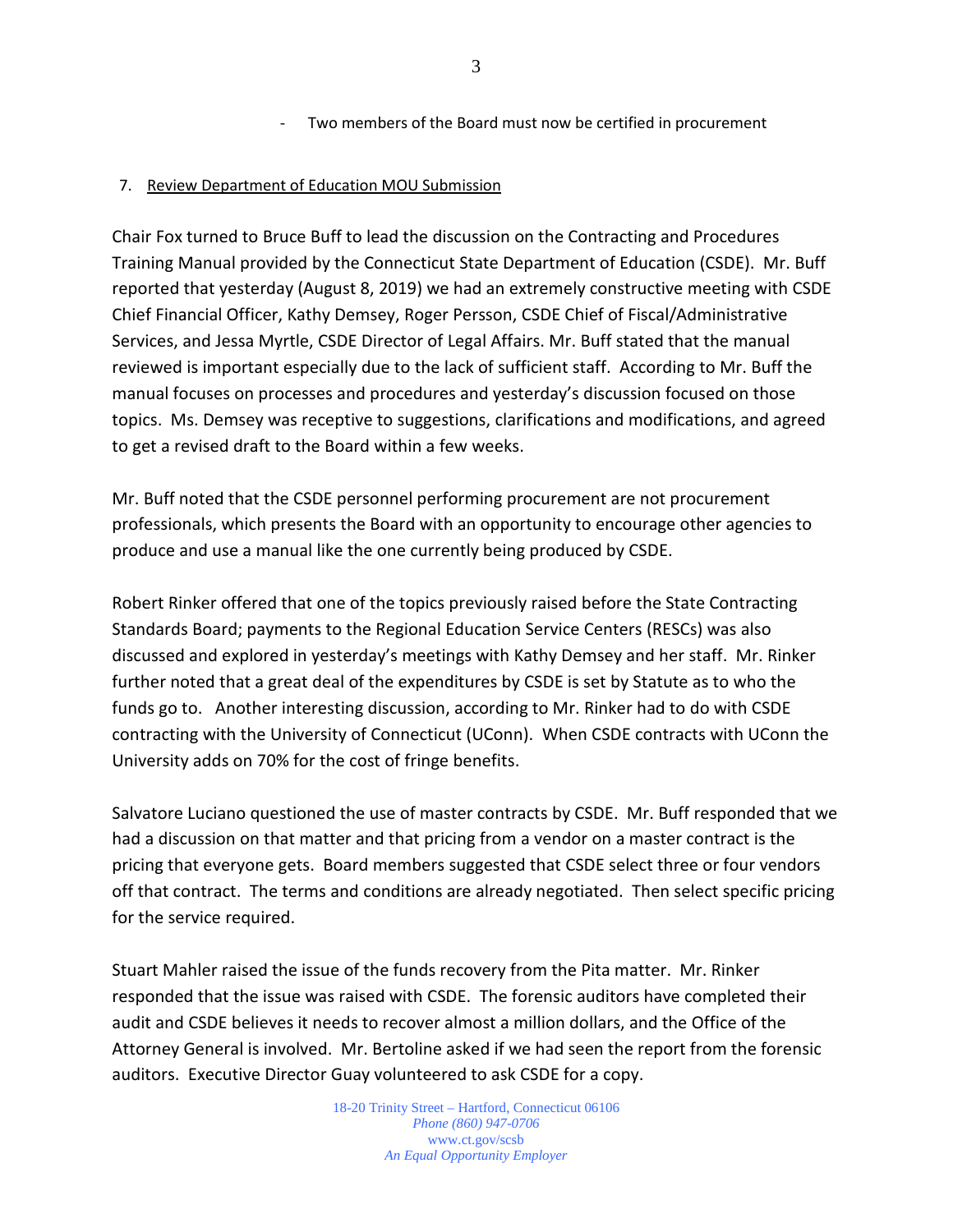#### 8. Discussion of Auditors of Public Accounts Audit (APA) of CRDA concerning Dillon Stadium

Chair Fox welcomed John C. Geragosian, Auditor of Public Accounts, John A. Rasimas, Deputy State Auditor, David Tarallo, Principal Auditor, and Lisa Daly, Administrative Auditor to the meeting to discuss the Auditors' Report Capital Region Development Authority for the Fiscal Years Ended June 30, 2017 and 2018.

Mr. Geragosian began discussion with an overview of the Auditors' Report Capital Region Development Authority for the Fiscal Years Ended June 30, 2017 and 2018, which was released just last Friday.

*The State of Connecticut Bond Commission authorized the Capital Region Development Authority to use bond funds for citywide/neighborhood oriented projects outside the core downtown Hartford area. The CRDA Board of Directors and State Bond Commission must approve each specific project prior to CRDA expending the funds.*

*The State Bond Commission and CRDA Board of Directors approved the use of \$10,000,000 in state bond funds for the construction and renovation of Dillon Stadium in Hartford. The approval was subject to the City of Hartford entering into an agreement to license the stadium to a professional sports team. CRDA spent \$4,039,356 of these state bond funds for the construction of the stadium between July 20, 2018 and February 24, 2019 without an executed agreement in place between the City of Hartford and a professional sports team. The City of Hartford subsequently entered into an agreement with a professional sports team on February 25, 2019.*

*The authority did not comply with the State Bond Commission and its board of directors' requirement that an executed agreement be in place prior to spending bond funds. It appears that the agreement between the City of Hartford and the professional sports team (Hartford Athletic) was delayed while contractual details were being worked out. Management moved forward with the project without an executed agreement in place. This finding has not been previously reported.*

*The Capital Region Development Authority should ensure that it meets the terms of its board of directors and the State Bond Commission prior to spending bond funds. (See Recommendation I.)*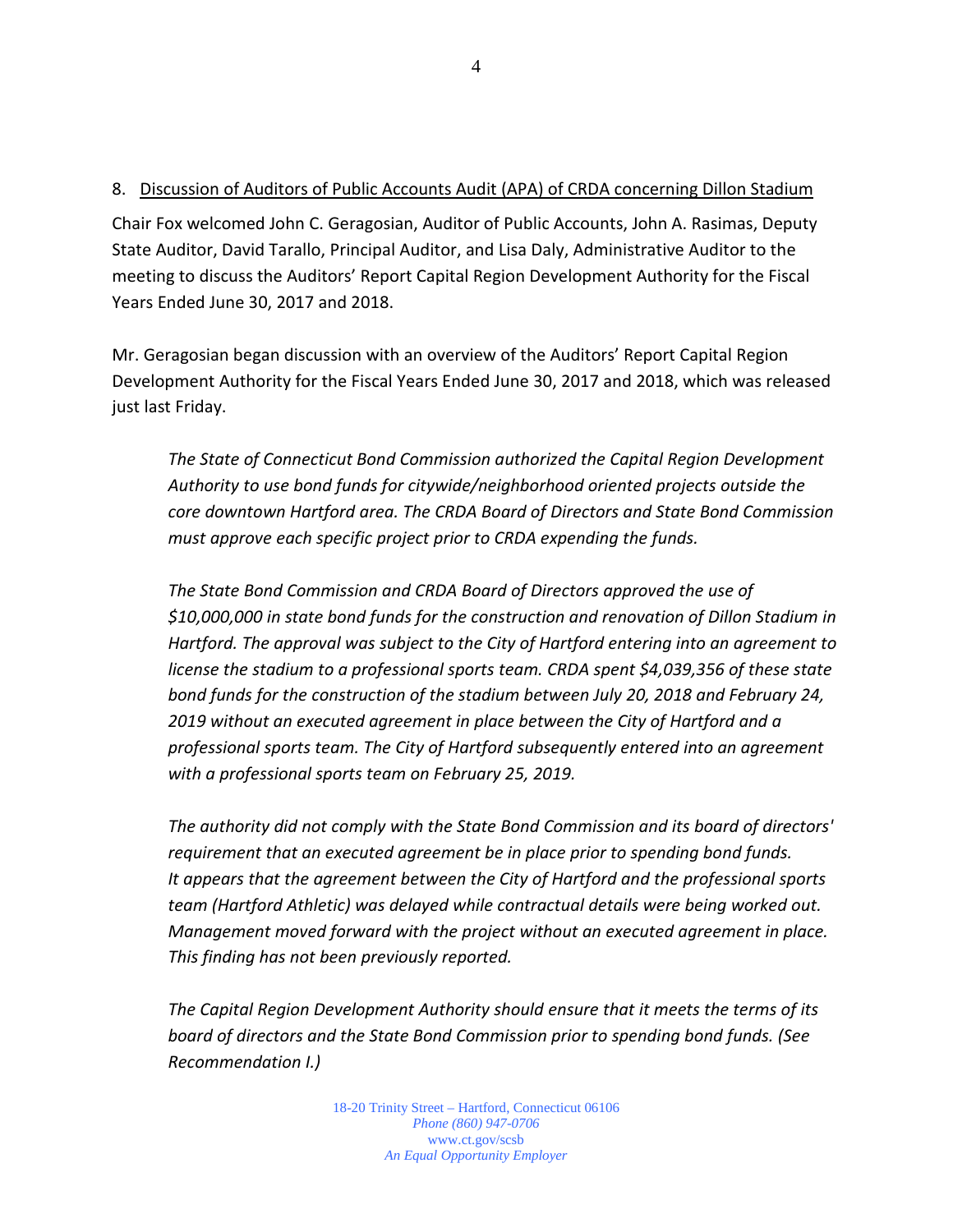*"Appreciating the uniqueness of this project, CRDA nonetheless agrees with the recommendation.* 

*CRDA believed that (I) the Hartford City Council Resolution (April 9, 2018) authorizing an agreement with the Hartford Sports Group, a professional soccer franchise; (2) the License Agreement between the City and CRDA authorizing the reconstruction of the stadium (June 8, 2018); as well as (3) the USL's acceptance of the HSG franchise (July 11, 2018) as the critical approvals necessary prior to the CRDA's first expenditure of funds (July 26, 2018)* 

*The execution of the agreement between the City of Hartford and HSG franchise did lag (not getting final signature until February 25, 2019) due to matters of form, not substance. But the project had to proceed to honor the very understandings of the actions and agreements noted above.* 

*Members of the CRDA Board, which includes the Secretary of OPM as well as the Hartford Mayor and City Council President were routinely briefed on both the status of the construction and the various legal and funding agreements either within monthly Venue Committee meetings or at full board meetings including April 19, May 11, May 24, June 1, June 11, June 21 September 7, September 20, October 10, October 18, November 2, December 6, 2018 and January IO, and February 14, 2019."* 

Mr. Geragosian offered that the finding and recommendation concerning Dillon Stadium are straight forward. The State Bond Commission and the CRDA Board of Directors said in order for construction to begin there had to be a contract in place for a sports team, in this case a soccer team. The Auditors found that CRDA spent approximately 4 million dollars before having a contract in place. With the timing, Mr. Geragosian offered, that the CRDA could have gone back to the Bond Commission and the General Assembly and their own Board of Directors to account for the position they found themselves in, but they did not do that.

Regarding the complaint that initiated the audit, Mr. Geragosian informed the Board that the Auditors reported the complaint to the Office of the Attorney General on June 5, 2019. On July 2, 2019 the Office of the Attorney General informed the Auditors that they are not going to pursue the complaint any further than the Auditors review.

Executive Director Guay asked several questions of the Auditors.

• What Affidavits were missing?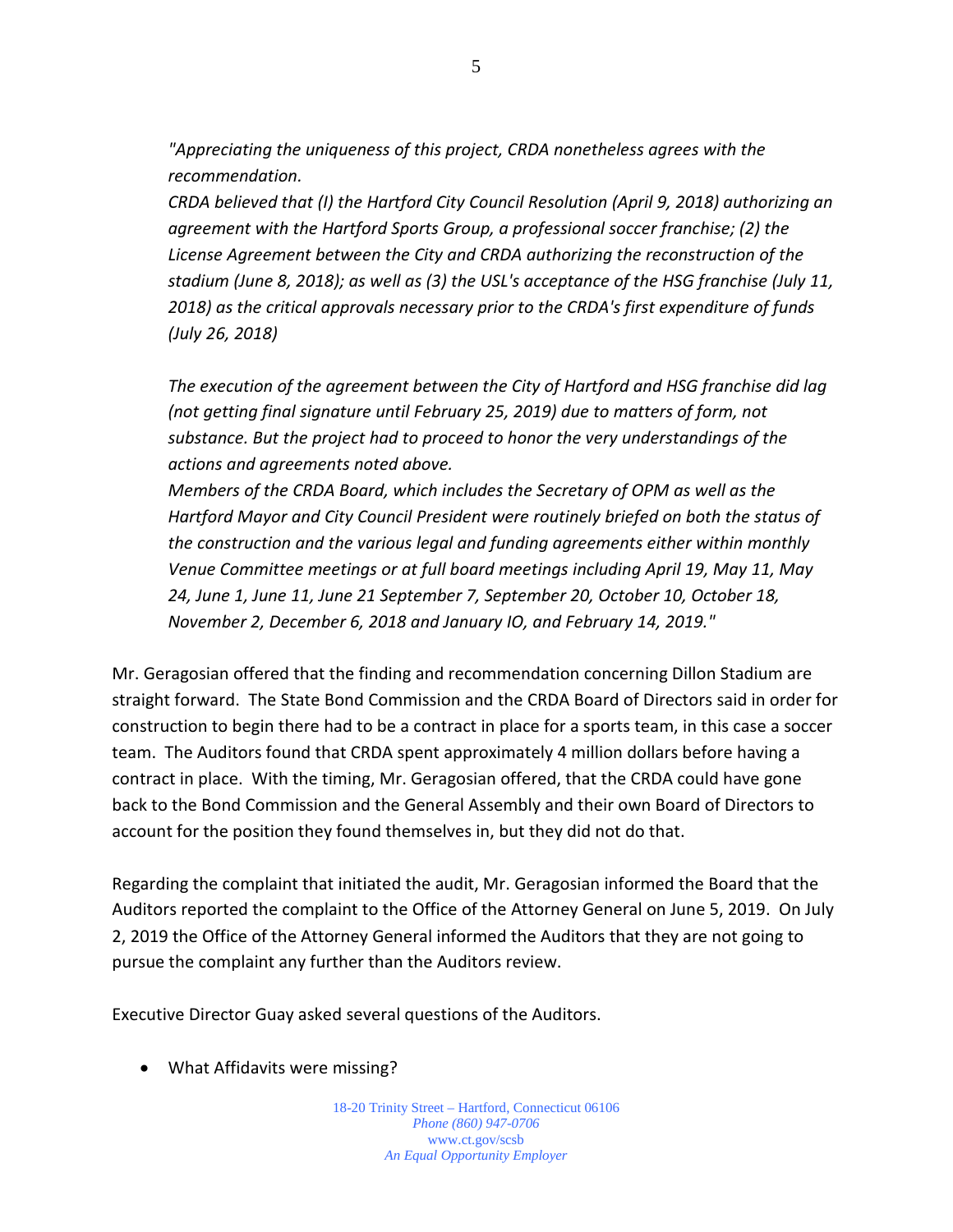- Were any campaign financer affidavits missing?
- Were any affidavits missing for Dillon Stadium's general contractor, Newfield Construction, and architect, JCJ Architecture?

David Tarallo, Principal Auditor responded that they did not review those contracts as they were outside the audit period.

• What documentation would you expect to see for a draw of bond funds?

Mr. Tarallo responded that they would normally look for expenditure records to support the payments.

- What was the documentation provided for the draw of bond funds before CRDA met the conditions for release of the funds?
- Who approved the release of those funds?

Mr. Tarallo was not able to respond to these questions.

Executive Director Guay asked how the Auditors would describe their findings concerning the State Bond funds. Would they be described as Illegal, irregular or unsafe handling of funds?

Mr. Tarallo stated it could be considered unsafe handling of funds.

Executive Director Guay asked if his understanding is correct that the Auditors weren't notified by the CRDA prior to the Audit that they had expended the funds prior to meeting the conditions for release of the funds.

Mr. Tarallo answered no.

Executive Director Guay asked if the Audit was just the result of the whistle blower complaint.

Mr. Geragosian responded that it was a regular periodic audit. Mr. Geragosian offered that all whistleblower complaints are forwarded to the auditor in the field, to review as appropriate.

Executive Director Guay summarized the whistleblower complaint as being folded into the existing audit.

Alfred Bertoline, asked for clarification on the Auditors characterization of unsafe, if CRDA had to meet certain conditions to disburse funds and didn't comply with those conditions, isn't that illegal?

Mr. Geragosian offered that is why in the audit the words used was they did not comply. Mr. Geragosian further offered that the real question is what the sanction for the action is, and he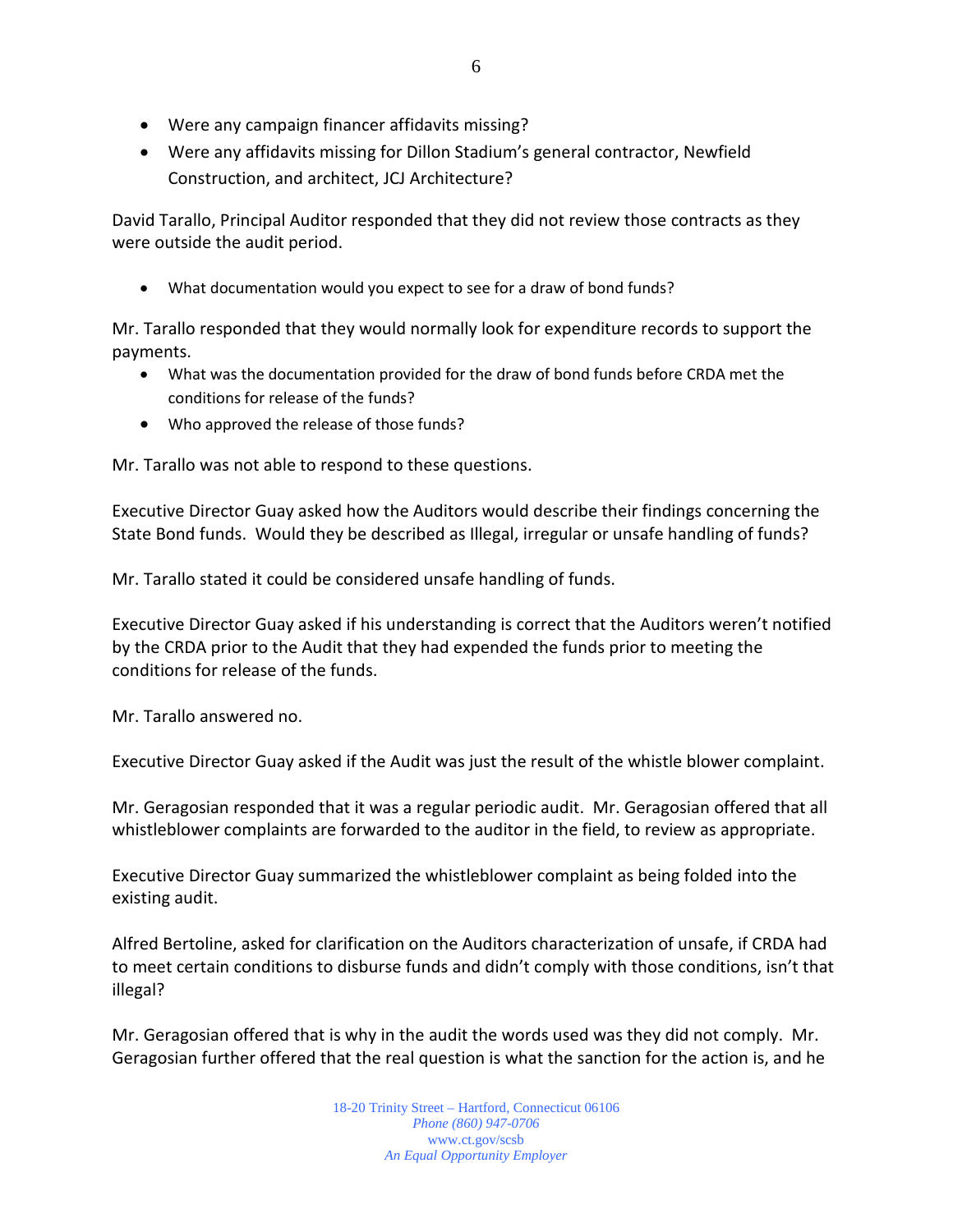did not believe there is one. Adding there was the requirement from the Bond Commission and CRDA Board's own directive.

A discussion of what constitutes unsafe handling of funds was held, prompted by a question from Albert Ilg.

Robert Rinker raised the issue of contributions made to Mayor Bronin, and ask if during the audit they looked for the campaign finance affidavits in the two entities that were contracted with.

Mr. Tarallo answered no they did not review those specific contracts.

Jean Morningstar revisited that CRDA spent funds without following the correct procedure, and asked how that is not illegal.

Deputy State Auditor John Rasimas stated that an argument can be made that it is, but it is not the auditor's responsibility to determine that.

Ms. Morningstar followed with questions about the status of the whistleblower complaint forwarded to the office of the Attorney General. Mr. Geragosion responded that the Office of the Attorney General reported that the Auditors of Public Accounts reviewed the complaint sufficiently and is not pursuing the complaint further.

Ms. Morningstar summarized that if she were to pay money for something that she did not have permission to pay money out of an account I don't own, how can that not be illegal.

Salvatore Luciano, asked the Auditors if they had looked at how the approximately 4 million was actually spent, and whether they were legitimate bills? Mr. Tarallo responded that invoices were reviewed to support the numbers. Mr. Geragosian added that the unsafe element is what If they didn't enter into a contract with a team as required.

Stuart Mahler noted that the work has been done, the complaint made has been disposed of by the Office of the Attorney General, and if the issue is back before the State Contracting Standards Board, and what are we supposed to do.

Executive Director Guay responded that the Board's statutes provides two separate sections that give the Board the ability to take this on.

Mr. Bertoline added that he has a problem with spending money that is not contractually appropriate. Then look at the Audit recommendation, which all can agree upon. The problem Mr. Bertoline expressed by the CRDA response is that yes we agree with the findings but we have all these unusual circumstances with this.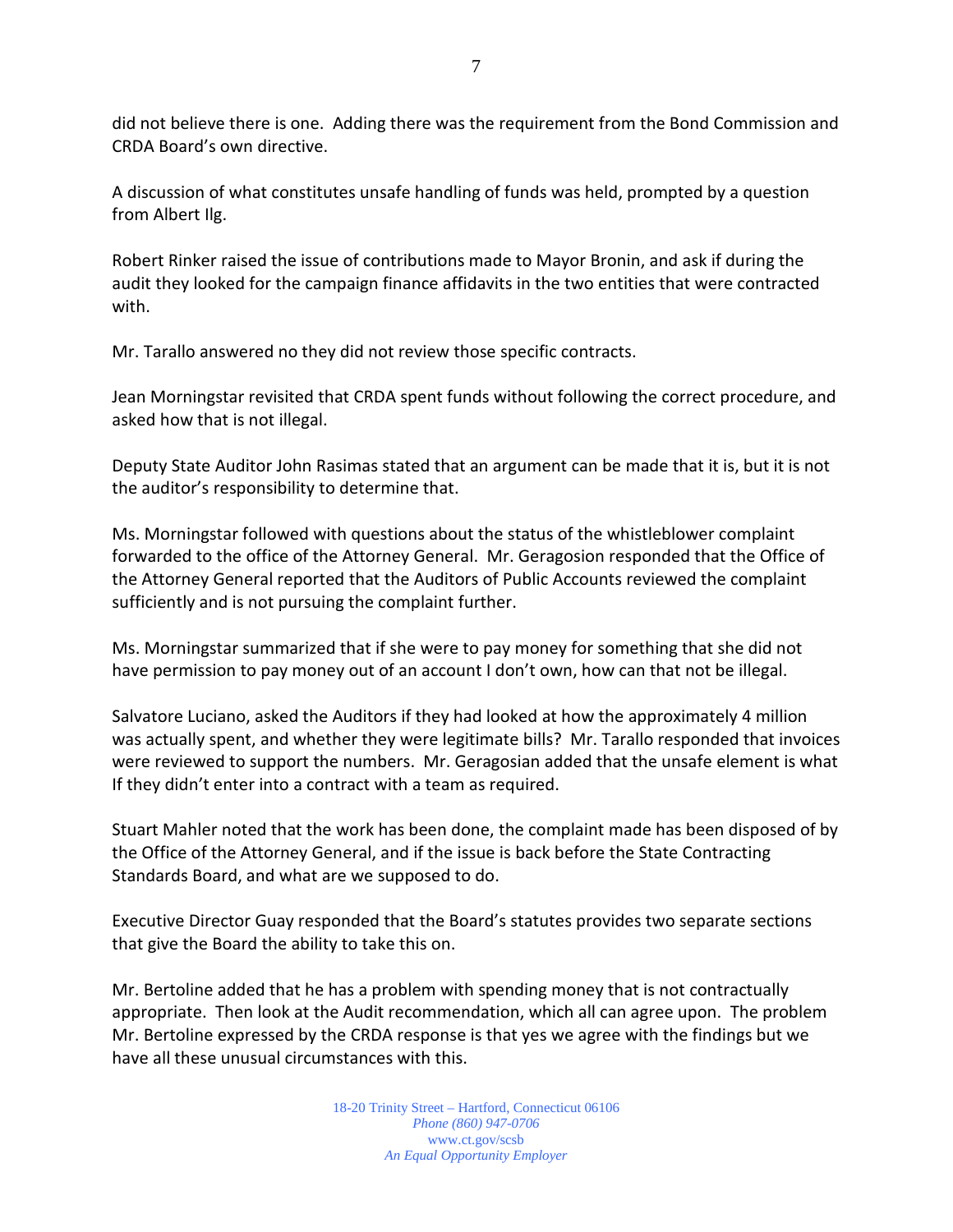Chair Fox expressed that there were steps that could have been taken, such as going back to the Bond Commission.

Jean Morningstar expressed frustration with lack of penalties for behavior described in the Auditors Report of the CRDA and asked the Auditors if they have any suggestions for legislation to address this issue.

Mr. Geragosian responded that every audit is measured up against the law, the agency policies, regulations or good business practices. Thus every single report has non-compliance in it, and the question is what the sanction is. Mr. Geragosian offered that his office has no enforcement powers, they report.

John Rasimas added that being on the same team as the Board, the Auditors have the same concerns about contacting.

Brenda Sisco summarized the discussion so far, but is unsure what should be done at this point.

Mr. Rinker suggested a deeper look is required to answer the questions that are outstanding. Further suggesting the Chair may wish to form a committee which would report back to the Board which has statutory authority in this particular matter.

Chair Fox summarized that there at least a few issues that would be worthwhile for this Board through a small group to take a deeper look at the affidavits question, and a deeper understanding from CRDA about how they would do this in the future.

Charles Casella asked who the contracting agency is. Mr. Geragosian responded that is the question due to the history of the Dillon Stadium project. Mr. Rinker provided a review of the Dillon Stadium project. Specifically noting that the State Contracting Standards Board has jurisdiction with the CRDA and the architect and construction contractor contracts.

Jean Morningstar asked who signed the checks. Mr. Tarallo responded CRDA.

Ms. Sisco asked the Auditors if this truly was a unique and unusual circumstance. Mr. Tarallo remarked that it was fair to say.

Mr. Buff focused on the question of CRDA having or not having contracts in place before the expending of the funds to the architect and construction company, with the Auditors responding that they did not specifically look at that.

Donna Karnes asked the Auditors if they looked at the License agreements and whether they were standard and all in order, with the Auditors responding they appeared to be.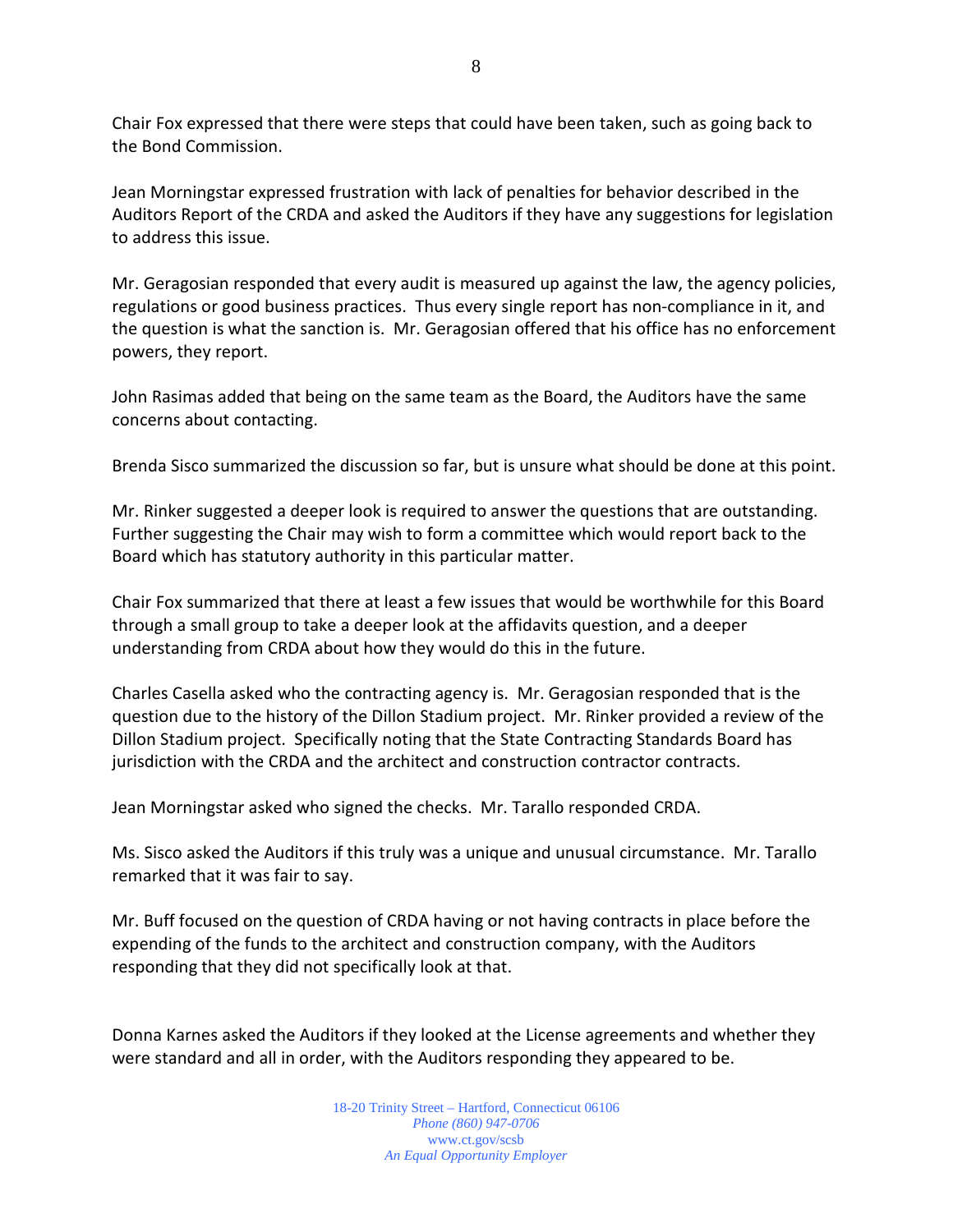Chair Fox offered that it is worth the Board forming a small group to look into the matter further.

At this point Anthony Lazzaro, Deputy Director of the CRDA asked to speak and provide answers to some of the questions being asked.

Mr. Lazzaro was asked to come to the table.

Mr. Lazzaro provided the following:

- The affidavits in question with the architect and the construction company are in place.
- The contracts with JCJ architecture and Newfield Construction were all properly in place before any dollar was spent.
- Any moneys spent prior to formal signing of the soccer team, were invested in a city stadium and the risk in question was in a worst case scenario the city would have a renovated stadium.
- Ben Barnes who sits on the CRDA Board, and is the Chair of the Bond Commission gave us permission to move forward
- Catherine Smith, then Commissioner of Economic Development, and sits on the CRDA Board and the Bond Commission gave her permission to move forward.
- The CRDA clearly didn't follow the letter of the Bond Commission requirement and will not do this action again.

In Response to Mr. Lazzaro, Ms. Morningstar expressed her disagreement.

Mr. Rinker and Mr. Lazzaro discussed whether the campaign contributions made by Mr. Mandell and family affected the process.

Salvatore Luciano offered the fundamental change from a three party agreement to a two party agreement removed the Board's jurisdiction.

Chair Fox, thanked Attorney Lazzaro for his comments and explanations.

Chair Fox thanked the Auditors of Public Accounts for their participation.